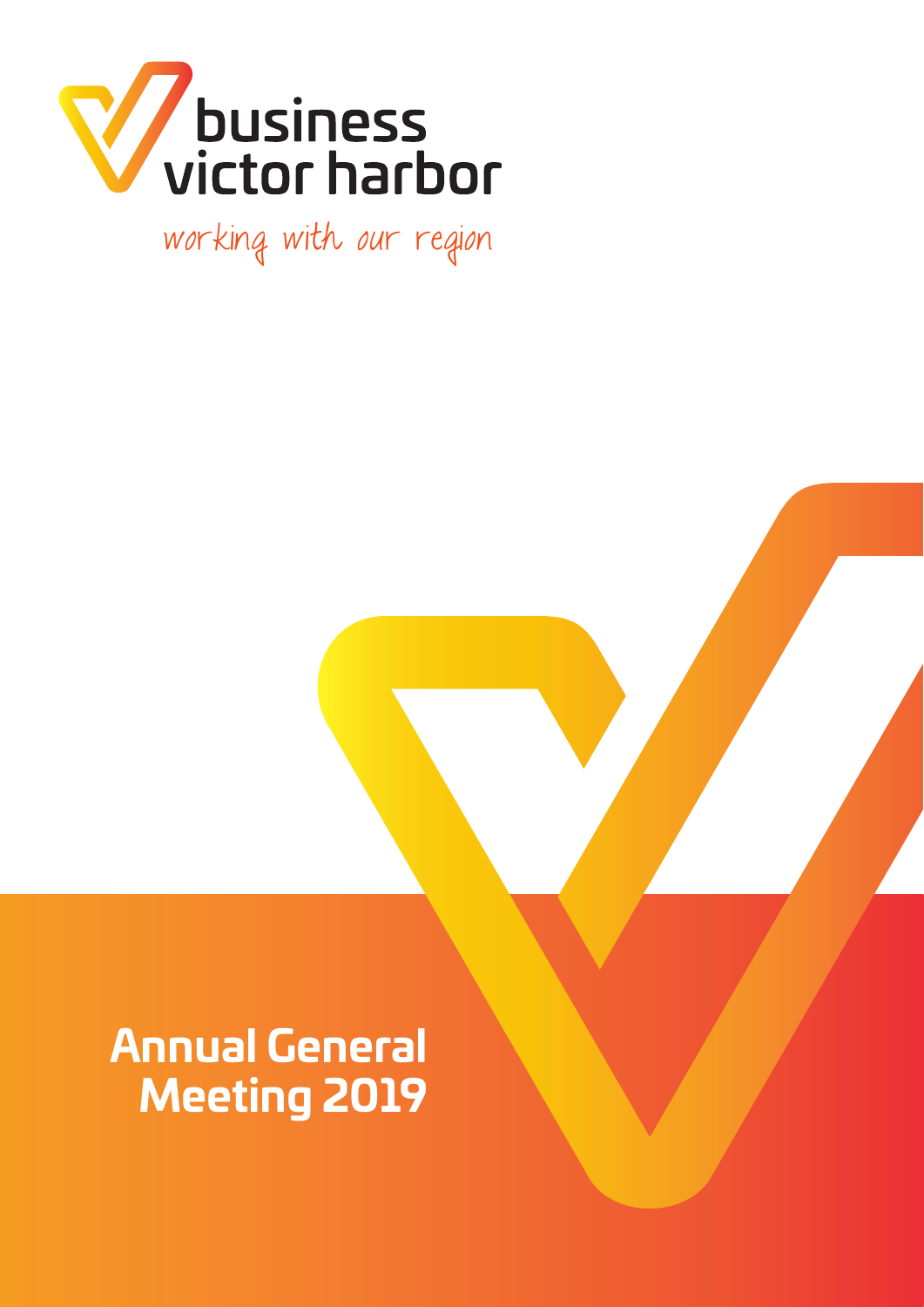

# **Annual General Meeting 2018**

working with our region

| <b>2019 Annual General Meeting Agenda</b> |                                                                                                                      |           |                                                                                                                          |         |  |
|-------------------------------------------|----------------------------------------------------------------------------------------------------------------------|-----------|--------------------------------------------------------------------------------------------------------------------------|---------|--|
|                                           | Date Monday 2nd September                                                                                            | Time 6 pm | <b>Venue Victor Harbor RSL</b>                                                                                           |         |  |
|                                           |                                                                                                                      |           |                                                                                                                          |         |  |
| ı                                         | Welcome / Apologies (Meeting opened _____<br>pm)                                                                     |           |                                                                                                                          |         |  |
|                                           | <b>Welcome by Chairperson</b><br>N. Gormley welcomed attendees and formally opened the meeting.<br><b>Apologies:</b> |           |                                                                                                                          |         |  |
| $\overline{2}$                            | <b>Confirmation of Minutes of Previous Annual General Meeting</b>                                                    |           |                                                                                                                          |         |  |
|                                           | Acceptance of 2018 AGM Minutes.<br>__ moved the 2018 minutes be accepted. Seconded ___________<br>Carried            |           |                                                                                                                          |         |  |
| $\overline{\mathbf{3}}$                   | Business Arising from Minutes of Previous Annual General Meeting                                                     |           |                                                                                                                          |         |  |
|                                           | The Chairperson asked for business arising from the floor.                                                           |           |                                                                                                                          |         |  |
| 4                                         | <b>Reports</b>                                                                                                       |           |                                                                                                                          |         |  |
|                                           | (1) N. Gormley presents his Chairperson's Report.<br>(2) S. Vowles presents the Auditor's & Treasurer's Report       |           |                                                                                                                          |         |  |
|                                           | <b>Election of Officers</b><br>5                                                                                     |           |                                                                                                                          |         |  |
|                                           |                                                                                                                      |           |                                                                                                                          |         |  |
|                                           | The Following positons for 2019/20 are vacant:                                                                       |           |                                                                                                                          |         |  |
|                                           | • Position - Treasurer (1 Year)                                                                                      |           |                                                                                                                          |         |  |
|                                           | • Position - Board Member (1 Year)                                                                                   |           |                                                                                                                          |         |  |
|                                           | • Position - Board Member (2 Years)                                                                                  |           |                                                                                                                          |         |  |
|                                           | • Position - Board Member (2 Years)                                                                                  |           |                                                                                                                          |         |  |
|                                           | • Position - Board Member (2 Years) Deidre Nieuwenhuis (up for re-election)                                          |           |                                                                                                                          |         |  |
|                                           | • Position - Board Member (2 Years) Graeme Jameson (up for re-election)                                              |           |                                                                                                                          |         |  |
|                                           |                                                                                                                      |           |                                                                                                                          |         |  |
|                                           |                                                                                                                      |           | took the chair for the election of Board members. The Chair noted the nominations that had been received.                |         |  |
|                                           | The Chair moved that all nominees for elected positons and carry-over positions be confirmed. Seconded ______        |           | Any remaining vacant Board positions will be filled as additional interested parties make themselves known to the Board. | Carried |  |
|                                           | The President took the chair after being elected to the position.                                                    |           |                                                                                                                          |         |  |
| 6                                         | <b>General Business</b>                                                                                              |           |                                                                                                                          |         |  |
|                                           | (1) Request for general business matters from the floor.                                                             |           |                                                                                                                          |         |  |
|                                           | (2) Upcoming Business Awards                                                                                         |           |                                                                                                                          |         |  |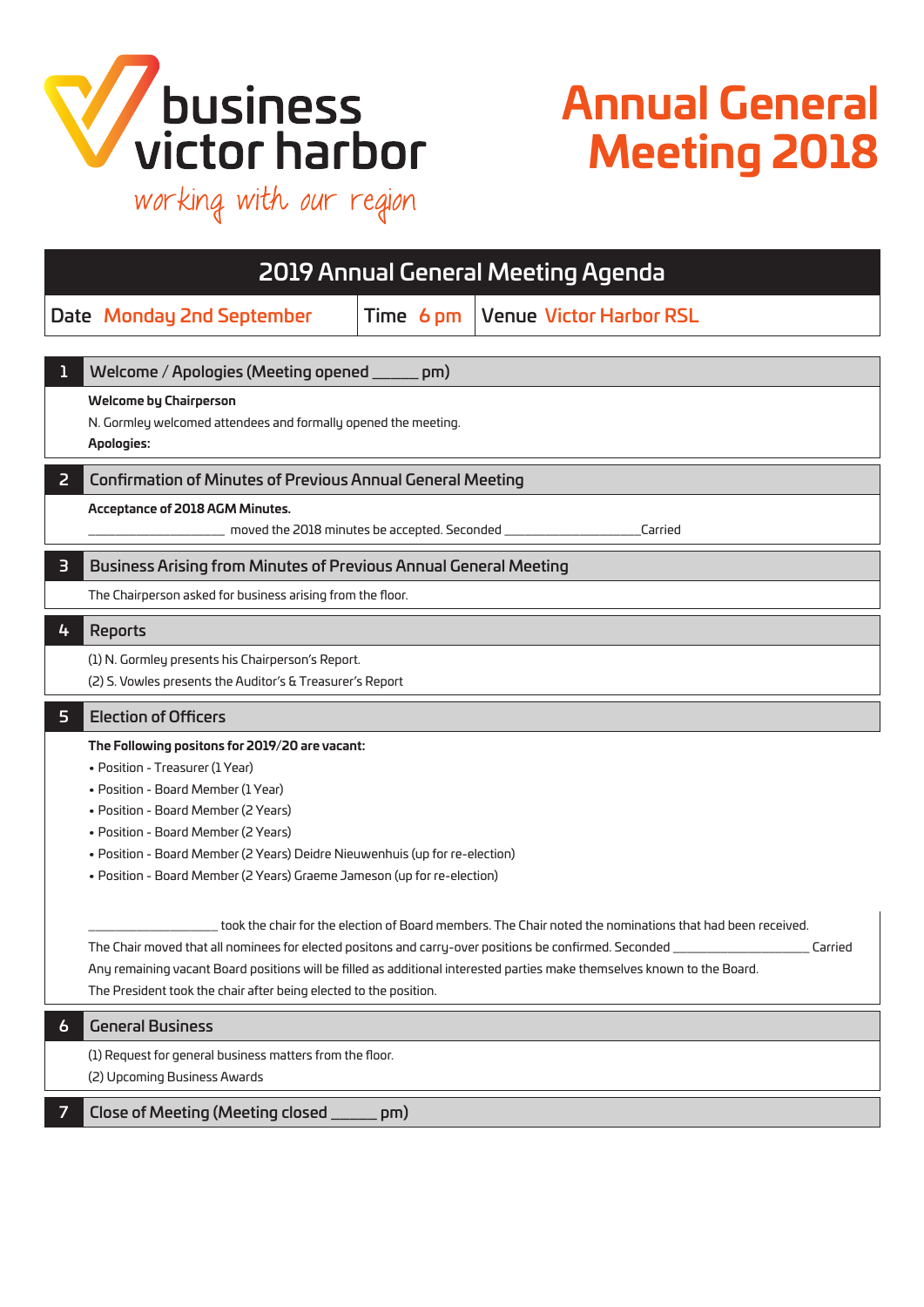# **Chairpersons Report Business Victor Harbor Inc 2018-2019**

2018/2019 has been a watershed year of activities and achievements for the Board of Business Victor Harbor and I thank each board member for their tireless efforts throughout the year.

As is inevitable with all boards, we see the retirement of members; and thank Don Bailey, Paul Franke & Graham Erickson and our treasurer Scott Vowles for their service. New members taking up the challenge of becoming a board member is healthy for an organisation - as it creates renewal, refreshed enthusiasm, and great new ideas. We look forward to welcoming a number of new members.

In 2018/2019 - consistent with the charter of our membership, the Board adopted a purposeful agenda of prominence in our community - in initiating & influencing change in the policy and direction of economic development - whilst providing a range of services and activities for our members.

During the year, we have endeavoured to maintain collaborative/open communication with City Victor Harbor – to assist taking them on the journey with us. We are pleased to say and thank Councillors who have responded favourably to any request we have made to informally meet and discuss matters. The Board of BVH the representative of the business community however finds the lack of a formal forum of communication with the City of Victor Harbor challenging and extremely disappointing. We remain positive in our belief this matter will shortly be resolved.

We are pleased to advise the implementation of a number of strategies with important milestones achieved - whilst we continue moving positively forward with our agenda.

We remain focused on our key organisational goals of:

- Driving and supporting a vibrant, sustainable and diverse economy &
- Being a positive advocate for the future direction and opportunities for Victor Harbor and Southern Fleurieu businesses

Internally we have:

- 1. Overhauled and updated of our strategic plans
- 2. Undertaken training of Board members in areas of governance
- 3. Commenced a program of improvement of our internal operational systems
- 4. Initiated a program of enhanced communications including raising our organisational profile across various platforms – we now have about 1,000 Facebook followers

Externally we have:

- 1. Advocacy Support a number local businesses and issues including the Causeway, Big Duck Tours, Anchorage, Adelaide Postcards, Southern Ocean Walks - positively influencing perceptions and decision making
- 2. Organised an interesting array of network functions, information sessions and training programs
- 3. Ensured the ongoing success of the recognition of business excellence through the Beyond Bank Award night.
- 4. Develop and enhanced our relationship with various state government agencies, our local state and federal elected members, BusinessSA
- 5. Participated and contributed to state government Economic Development forums and research projects.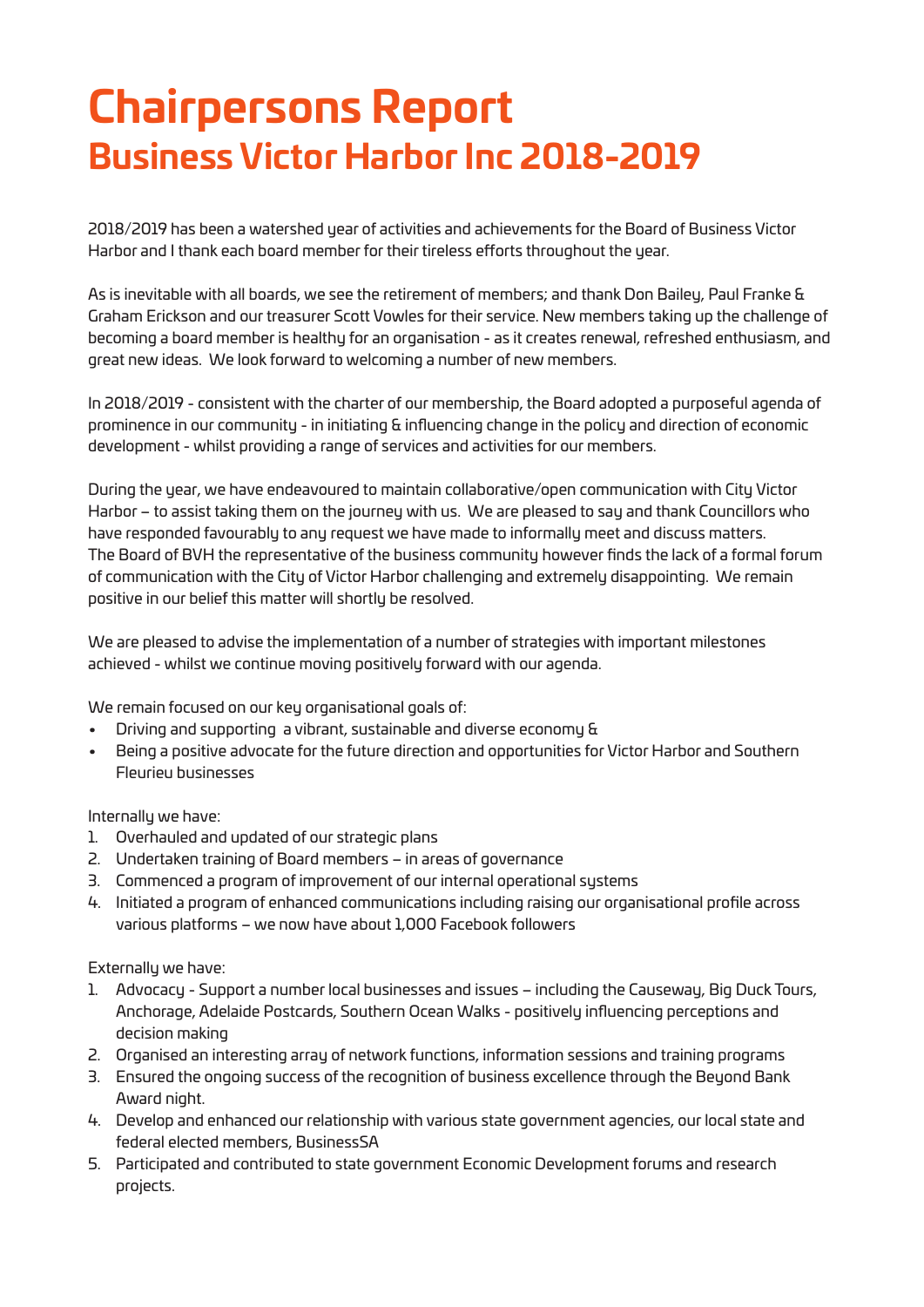- 6. Researched and rolled our projects:
	- Hospitality industry / TAFE Current training program
	- Capitalising on our Digital Strategic Benefit project RDA
	- Senior Entrepreneur's project researching
	- Employment Expo ( Summer Edition)
- 7. Research and circulated the discussion paper 'A thriving Economy are we correctly focused'

As we, Business Victor Harbor continue to strive to achieve our objectives of a vibrant, sustainable, and diverse economy, we recognise we as the business community have much work still to do.

Some find change challenging and are reluctant to see the future or take the necessary steps to ensure their future. It will not be an easy journey, and at times will require courage and commitment.

If we are to transition our economy, which provides opportunity, is vibrant, sustainable, and diverse, we, the business community need to have the vision and work collaboratively together and with other stakeholders.

I am confident; as I am sure your 2019/2020 Board will be, in our focus and commitment in the coming year on building on the achievements to date whilst continuing with a range of initiatives and programs.

**Nick Gormley Chairman 2018/2019**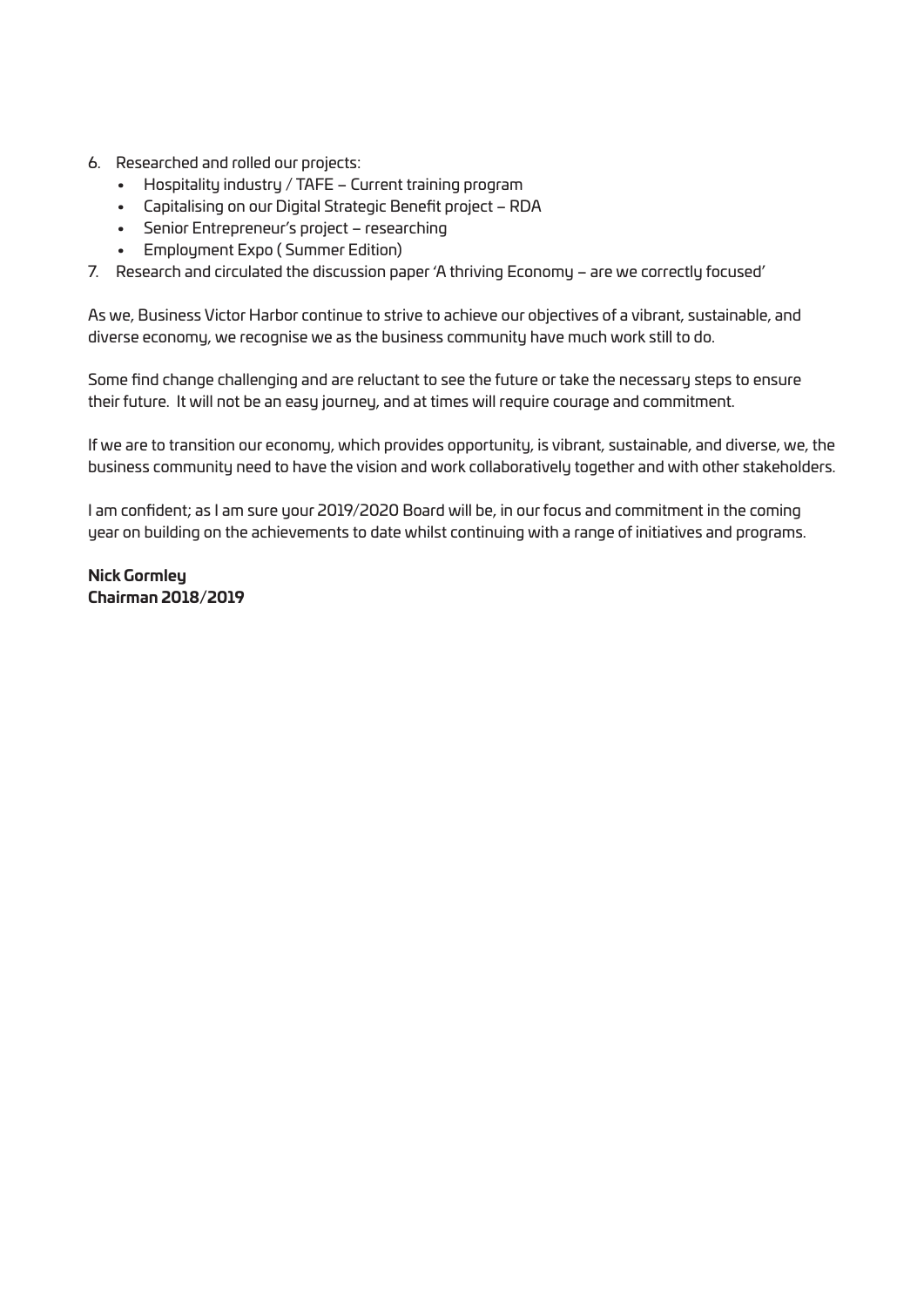#### To The Members of Business Victor Harbor Incorporated

#### Scope

We have audited the attached special purpose financial report comprising the Statement of Financial Position, Operating Statement, and Notes to the financial statements, of Business Victor Harbor Inc. for the year ended 30 June 2019. The Business Victor Harbor Inc. Committee of Management is responsible for the financial report and has determined that the accounting policies used are consistent with the financial reporting requirements of the Business Victor Harbor Inc. constitution and are appropriate to meet the needs of the members. We have conducted an independent audit of the financial report in order to express an opinion on it to the members Business Victor Harbor Inc. No opinion is expressed as to whether the accounting policies used are appropriate to the needs of the members.

Our audit has been conducted in accordance with Australian Auditing Standards. Our procedures included examination, on a test basis, of evidence supporting the amounts and other disclosures in the financial report and the evaluation of significant accounting estimates. These procedures have been undertaken to form an opinion whether, in all material respects, the financial report is presented fairly in accordance with the accounting policies described in Note 1 to the financial statements. (These policies do not require the application of all Accounting Standards and UIG Consensus Views).

The audit opinion expressed in this report has been formed on the above basis.

#### Opinion

It is my opinion (subject to the following qualifications), which are to be read in conjunction with the detailed reports that the said reports do present truly and fairly, the financial position of the Organisation as at 30<sup>th</sup> June 2019 and the result of the operations for the year ended on that date.

#### Qualification

As is common for organisations of this type, it is not practicable for Business Victor Harbor Inc. to maintain an effective system of internal control over donations, and other fund raising activities until their initial entry in the accounting records. Accordingly, our audit in relation to fundraising was limited to amounts recorded.

**SMP Chartered Accountants** 

By Sarah Milosevic CA

**Victor Harbor** 

Dated 13/8 /2019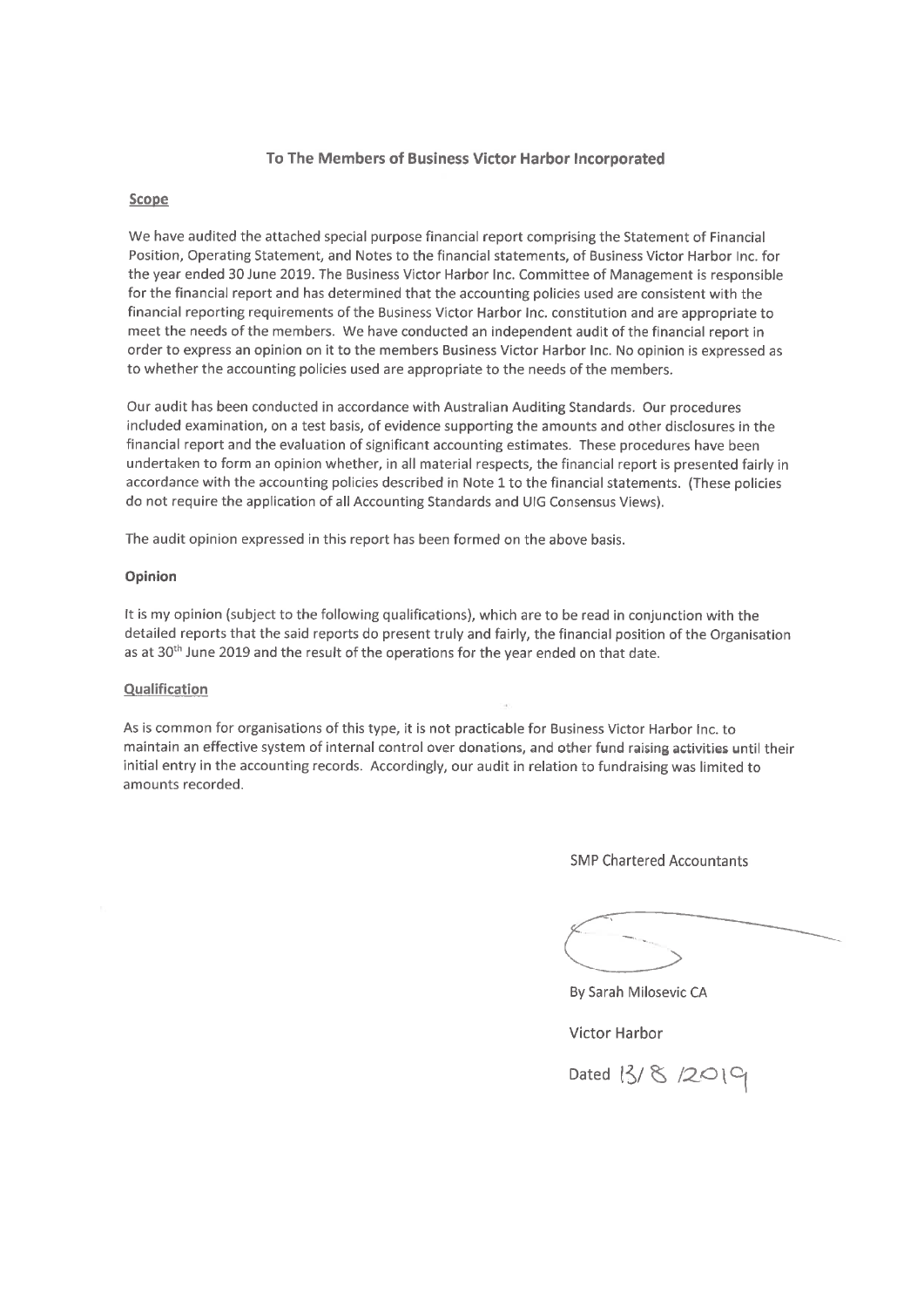### **Balance Sheet**

### **Business Victor Harbor Incorporated** As at 30 June 2019

|                             | 30 JUN 2019 |
|-----------------------------|-------------|
| <b>Assets</b>               |             |
| Bank                        |             |
| Cheque Account              | 70.64       |
| Main Street Account         | 1,384.26    |
| Money Saver Account         | 29,371.65   |
| <b>Total Bank</b>           | 30,826.55   |
| <b>Current Assets</b>       |             |
| Accounts Receivable         | (2,612.00)  |
| <b>BLN Float</b>            | 300.00      |
| <b>Total Current Assets</b> | (2,312.00)  |
| <b>Total Assets</b>         | 28,514.55   |
|                             | 28,514.55   |
|                             |             |
| Current Year Earnings       | 918.71      |
| <b>Retained Earnings</b>    | 27,595.84   |
| <b>Total Equity</b>         | 28,514.55   |
| <b>Net Assets</b><br>Equity |             |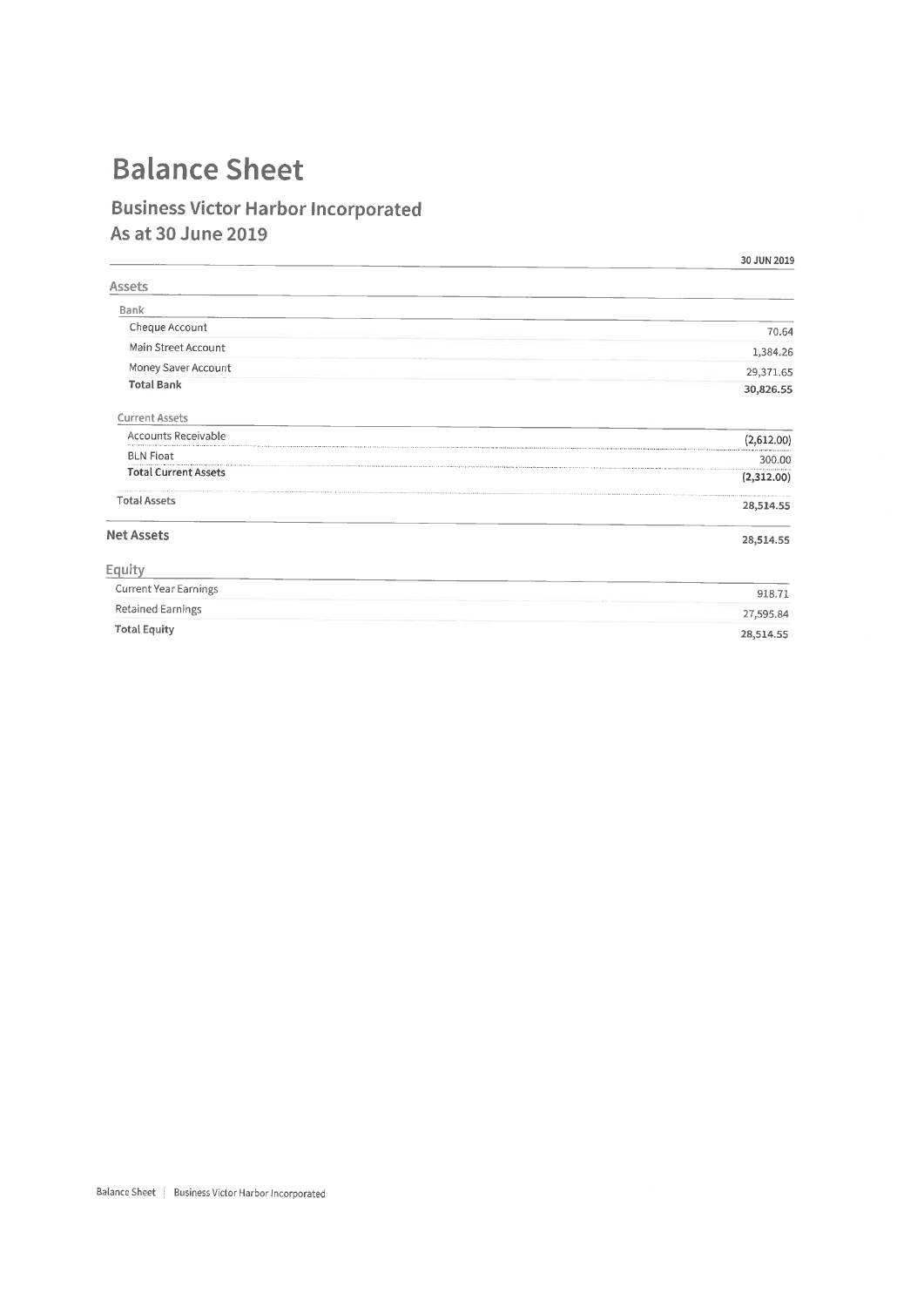## **Profit and Loss**

### **Business Victor Harbor Incorporated** For the year ended 30 June 2019

|                                       | 2019      |
|---------------------------------------|-----------|
| <b>Trading Income</b>                 |           |
| Activities Income                     | 200.00    |
| <b>BLN Income</b>                     | 5,488.70  |
| <b>Business Awards</b>                | 9,728.36  |
| Interest Income                       | 554.94    |
| Membership Income                     | 9,365.00  |
| Sponsorship Business Awards           | 10,750.00 |
| <b>Total Trading Income</b>           | 36,087.00 |
| <b>Gross Profit</b>                   | 36,087.00 |
| Other Income                          |           |
| Main St Sub Committee Interest Income | 29.27     |
| Main Street Revenue                   | 2,818.00  |
| <b>Total Other Income</b>             | 2,847.27  |
| <b>Operating Expenses</b>             |           |
| <b>Administration Charges</b>         | 8,090.00  |
| Advertising                           | 116.25    |
| Bad Debt Written Off                  | 99.00     |
| <b>Bank Charges</b>                   | 1.00      |
| <b>Business Awards Expenses</b>       | 15,420.32 |
| <b>Committee Meeting Expenses</b>     | 334.70    |
| Computer and Software Expenses        | 2,597.00  |
| Consulting & Accounting               | 330.00    |
| Function Expense / Other              | 347.00    |
| Function Expenses / BLN               | 3,778.57  |
| Insurance                             | 866.36    |
| Main Street Sub Committee Activity    | 3,827.40  |
| Postage & Shipping                    | 130.00    |
| Printing & Stationery                 | 295.00    |
| Sponsorship                           | 995.00    |
| Subscriptions                         | 427.91    |
| Website                               | 360.05    |
| <b>Total Operating Expenses</b>       | 38,015.56 |

Net Profit

918.71